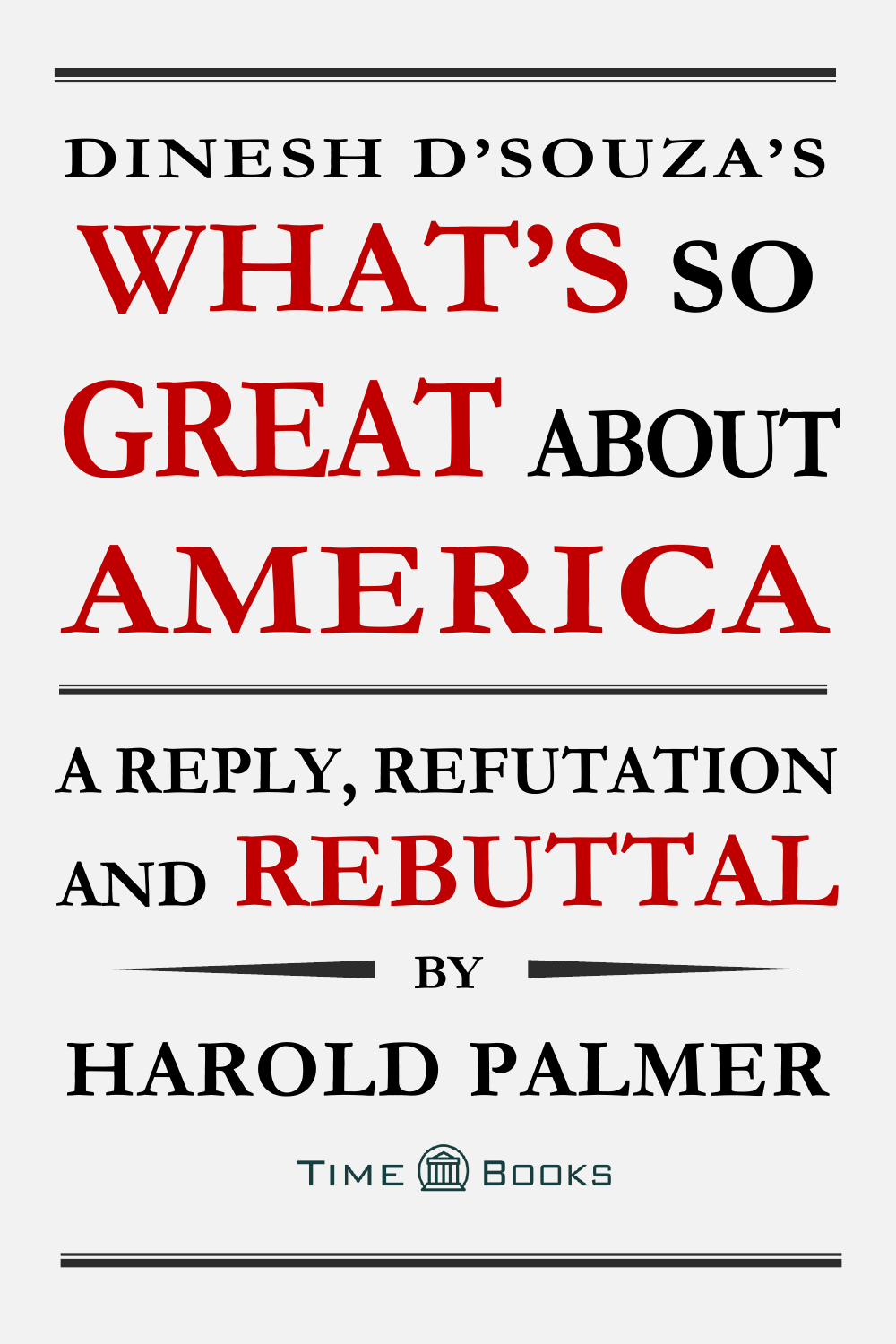### Dinesh D'Souza's WHAT'S SO GREAT ABOUT AMERICA: A Reply, Refutation and Rebuttal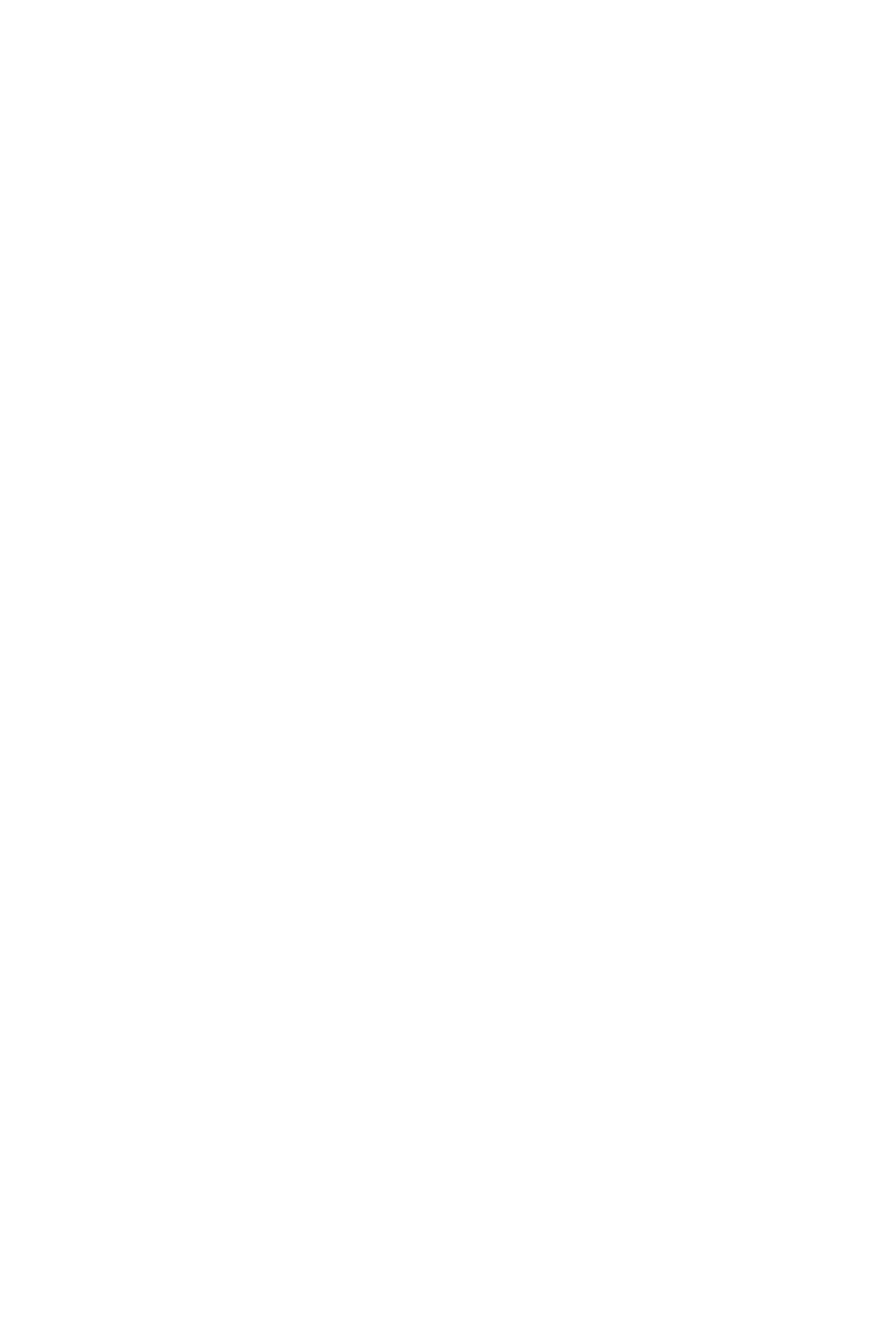## **DINESH D'SOUZA'S WHAT'S SO GREATABOUT AMERICA A REPLY, REFUTATION <sup>A</sup>ND REBUTTAL BY HAROLD PALMER**

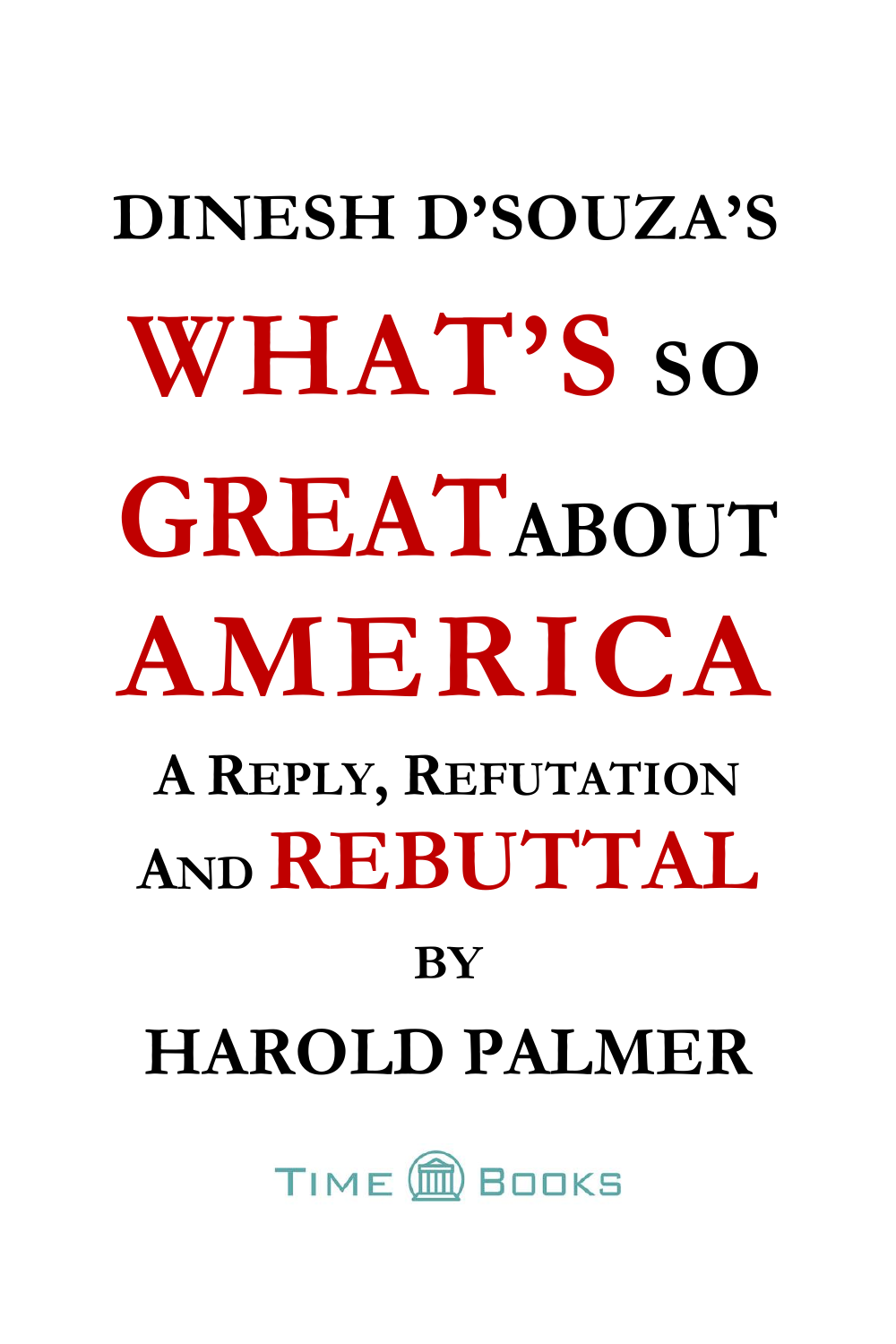#### Dinesh D'Souza's WHAT'S SO GREAT ABOUT AMERICA: A Reply, Refutation and Rebuttal

© 2016 by TellerBooks™. All rights reserved. No part of this publication may be reproduced or transmitted in any form or by any means, including photocopying, recording, or copying to any storage and retrieval system, without express written permission from the copyright holder.

> ISBN (13) (Paperback): 978-1-68109-019-1 ISBN (10) (Paperback): 1-68109-019-8 ISBN (13) (Kindle): 978-1-68109-020-7 ISBN (10) (Kindle): 1-68109-020-1 ISBN (13) (ePub): 978-1-68109-021-4 ISBN (10) (ePub): 1-68109-021-X

> > Time Books™ *an imprint of* TellerBooks™ TellerBooks.com/Time\_Books



www.TellerBooks.com

Manufactured in the U.S.A.

**DISCLAIMER:** The opinions, views, positions and conclusions expressed in this volume reflect those of the individual author and not necessarily those of the publisher or any of its imprints, editors or employees.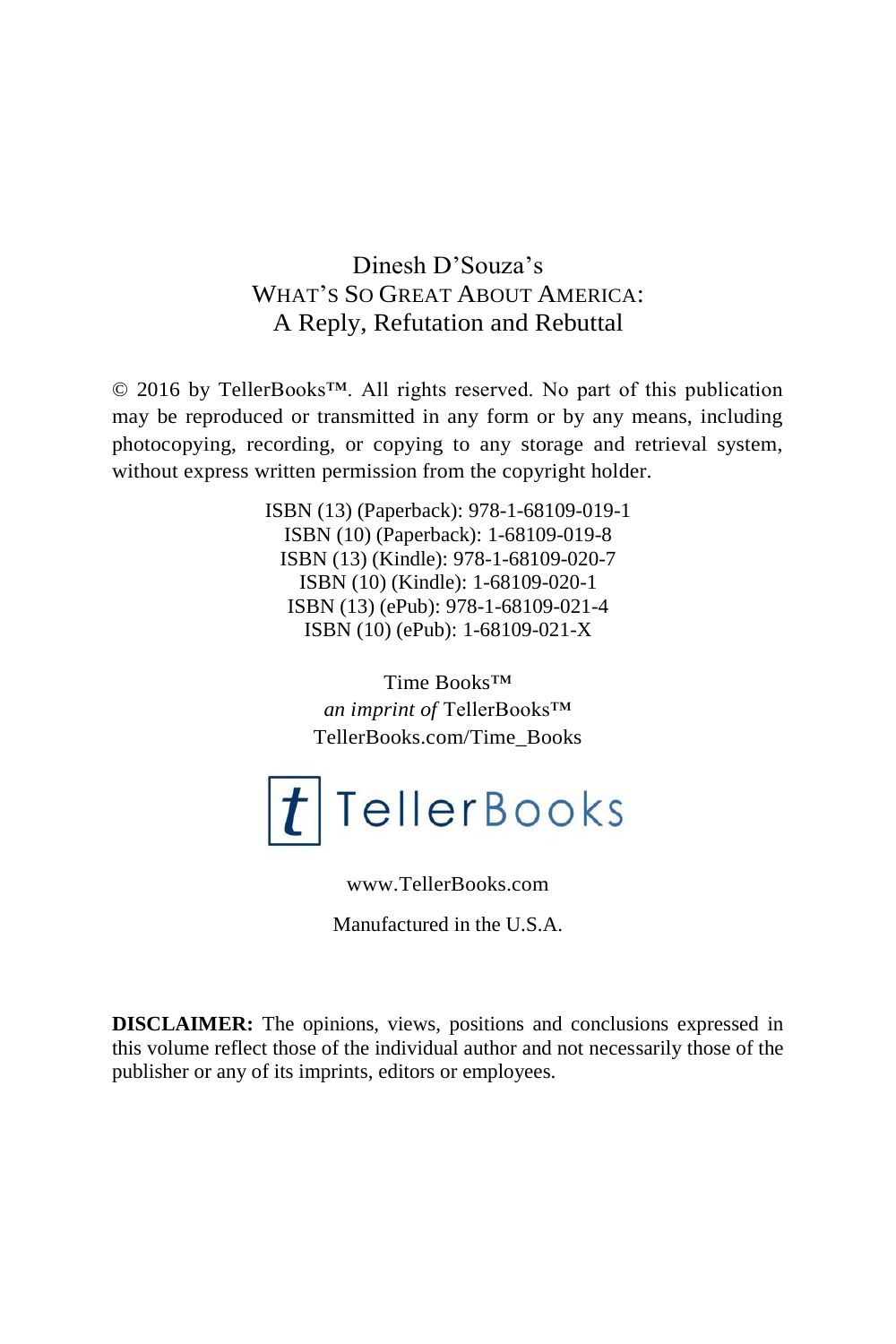#### **ABOUT THE IMPRINT**

<span id="page-5-0"></span>The *Reply, Refutation and Rebuttal* Series™ of Time Books™ publishes monographs and treatises that reply to contemporary perspectives on political, philosophical and religious issues.

Complete your collection with the following titles:

- Dinesh D'Souza's *What's So Great About America*: A Reply, Refutation and Rebuttal
- Dr. Gregory Boyd's *Myth of a Christian Nation:* A Reply, Refutation and Rebuttal
- Dr. Mel White's *What the Bible Says and Doesn't Say About Homosexuality*: A Reply, Refutation and Rebuttal
- Dr. H. M. Baagil's *Muslim-Christian Dialogue*: A Reply, Refutation and Rebuttal
- *The Communist Manifesto* of Karl Marx and Friedrich Engels*:* A Reply, Refutation and Rebuttal



The mission of Time Books™ is to reintroduce time-tested values and truths to modern debates on political, economic, and moral issues. The imprint focuses on books and monographs dealing with society, ethics, and public policy.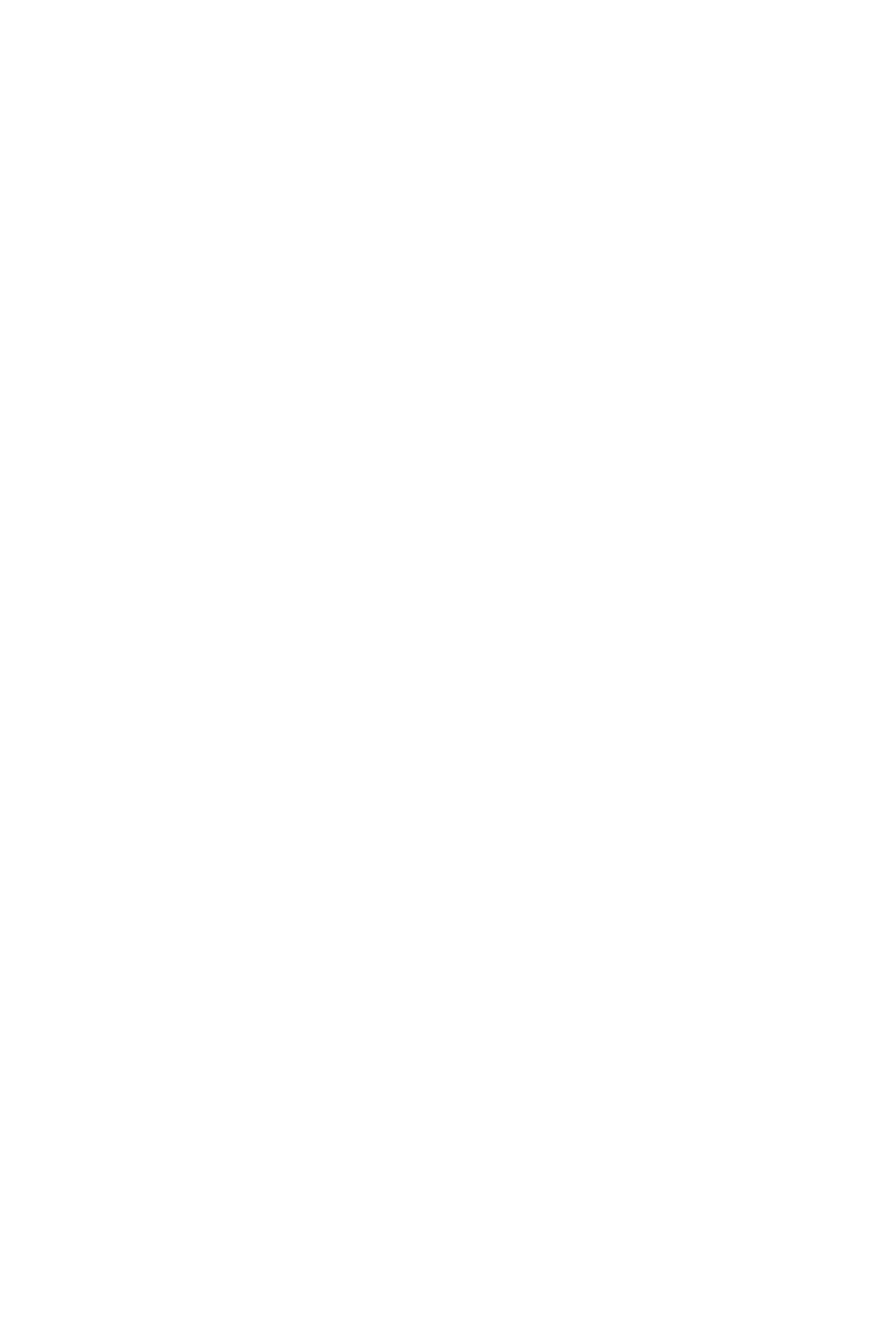### **CONTENTS**

<span id="page-7-0"></span>

| I. | SLAVERY WAS RAMPANT ALL OVER THE WORLD  11                                         |  |
|----|------------------------------------------------------------------------------------|--|
|    |                                                                                    |  |
|    |                                                                                    |  |
| H. | THE "THREE-FIFTHS" CLAUSE WAS ANTISLAVERY IN ITS                                   |  |
|    |                                                                                    |  |
|    |                                                                                    |  |
|    | III. IMPRACTICALITY OF FREEING ALL OF THE SLAVES                                   |  |
|    |                                                                                    |  |
|    |                                                                                    |  |
|    | IV. THE FRAMERS' DILEMMA: HOW TO UPHOLD DEMOCRACY AND                              |  |
|    |                                                                                    |  |
|    |                                                                                    |  |
|    | V. THE CONSTITUTION WAS NEUTRAL ON THE QUESTION OF                                 |  |
|    |                                                                                    |  |
|    |                                                                                    |  |
|    | <b>CHAPTER 3. AMERICA'S TREATMENT OF THE</b><br>NATIVE AMERICANS, RACISM AND MORAL |  |
|    |                                                                                    |  |
| L. | AMERICA'S TREATMENT OF THE NATIVE AMERICANS23                                      |  |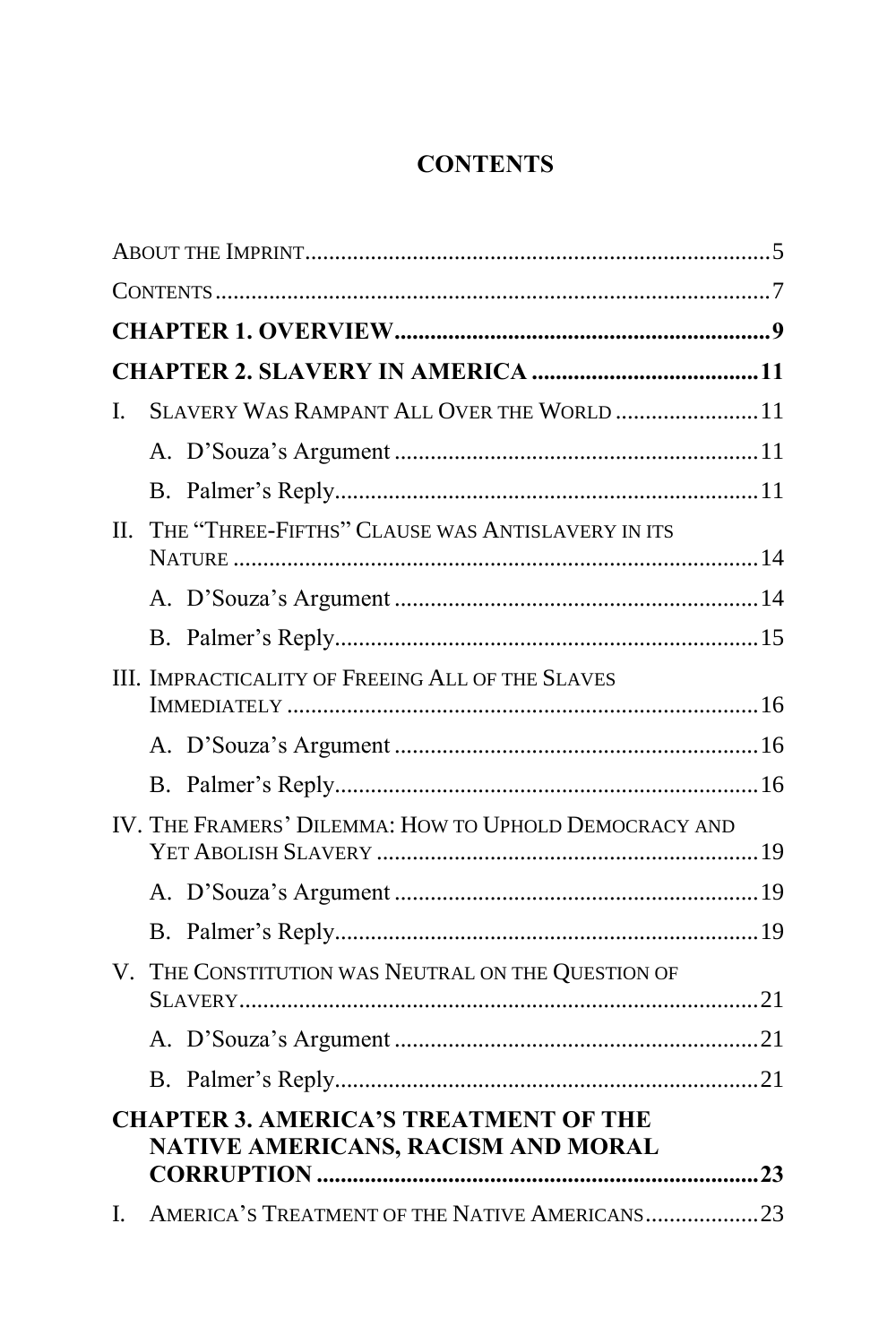| 8 | What's So Great About America: A Reply |  |
|---|----------------------------------------|--|
|   |                                        |  |
|   |                                        |  |
|   |                                        |  |
|   |                                        |  |
|   |                                        |  |
|   |                                        |  |
|   |                                        |  |
|   |                                        |  |
|   |                                        |  |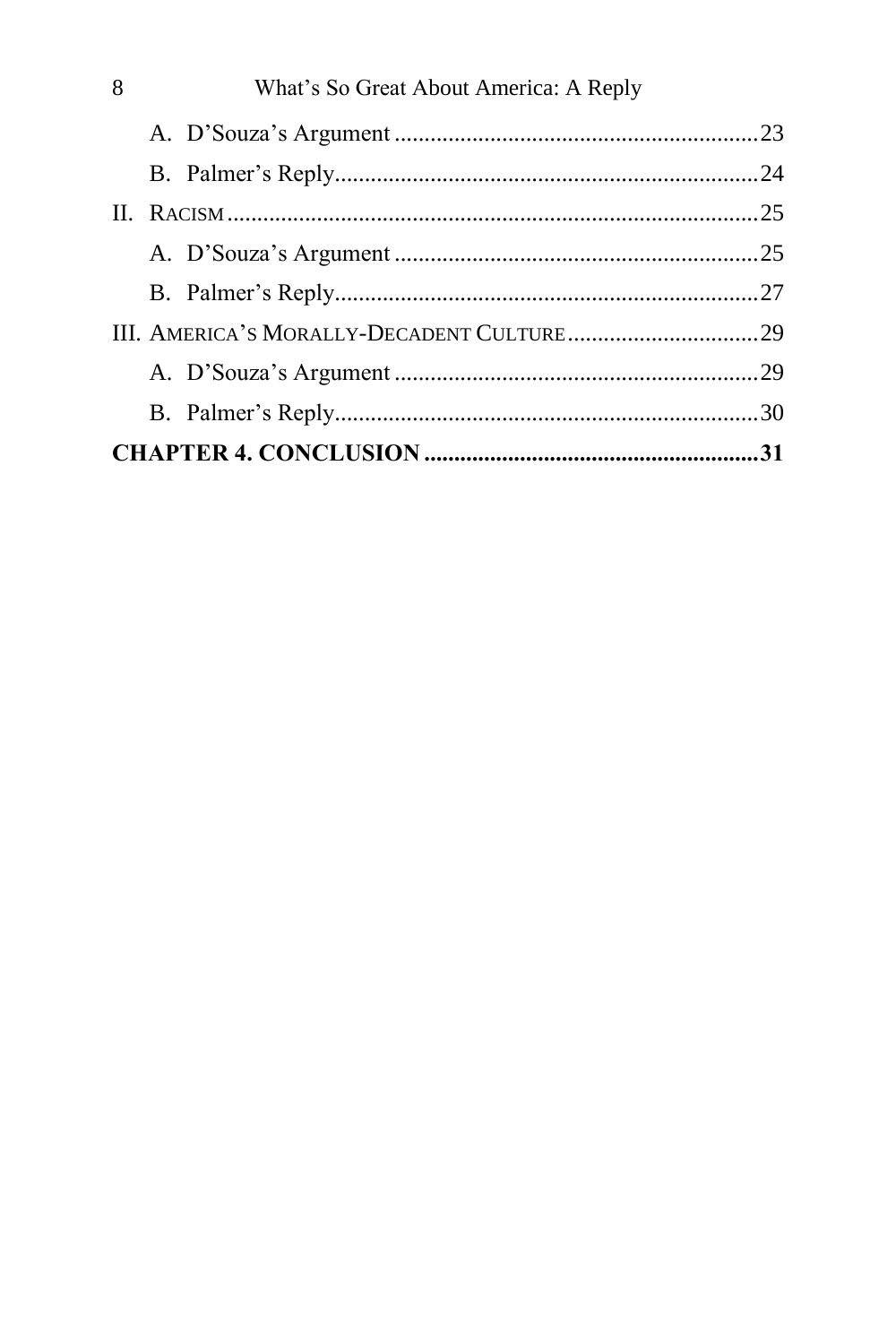### **CHAPTER 1. OVERVIEW**

<span id="page-9-0"></span>Is America a nation like any other, with a past marked by injustice and oppression? Or is America a shining city on a hill, marked by exceptionalism, one where the lamp of liberty and democracy burns brightly? Dinesh D'Souza has written *What's So Great About America* to respond to America's critics, who "deny that there is anything unique about America" (p. 162). These critics include "multiculturalists who allege historical racism and the ongoing oppression of minorities; … Third World intellectuals who deplore the legacy of colonialism; … Western leftists who see America as a force for evil in the world; and … Islamic fundamentalists and cultural conservatives who view America as culturally decadent and morally degenerate" (p. 163). In answering these critics, D'Souza argues that America is not only good, but that it is a great nation marked by exceptionalism and the vindication of values universal to mankind.

To execute a successful book, D'Souza must refute the accounts of America's critics on three points key to their argument: (i) America's oppression of the Native Americans; (ii) slavery; and (iii) historic discrimination of African Americans and other minorities. Finally, in order to refute the criticisms of cultural conservatives who deplore America as "culturally decadent and